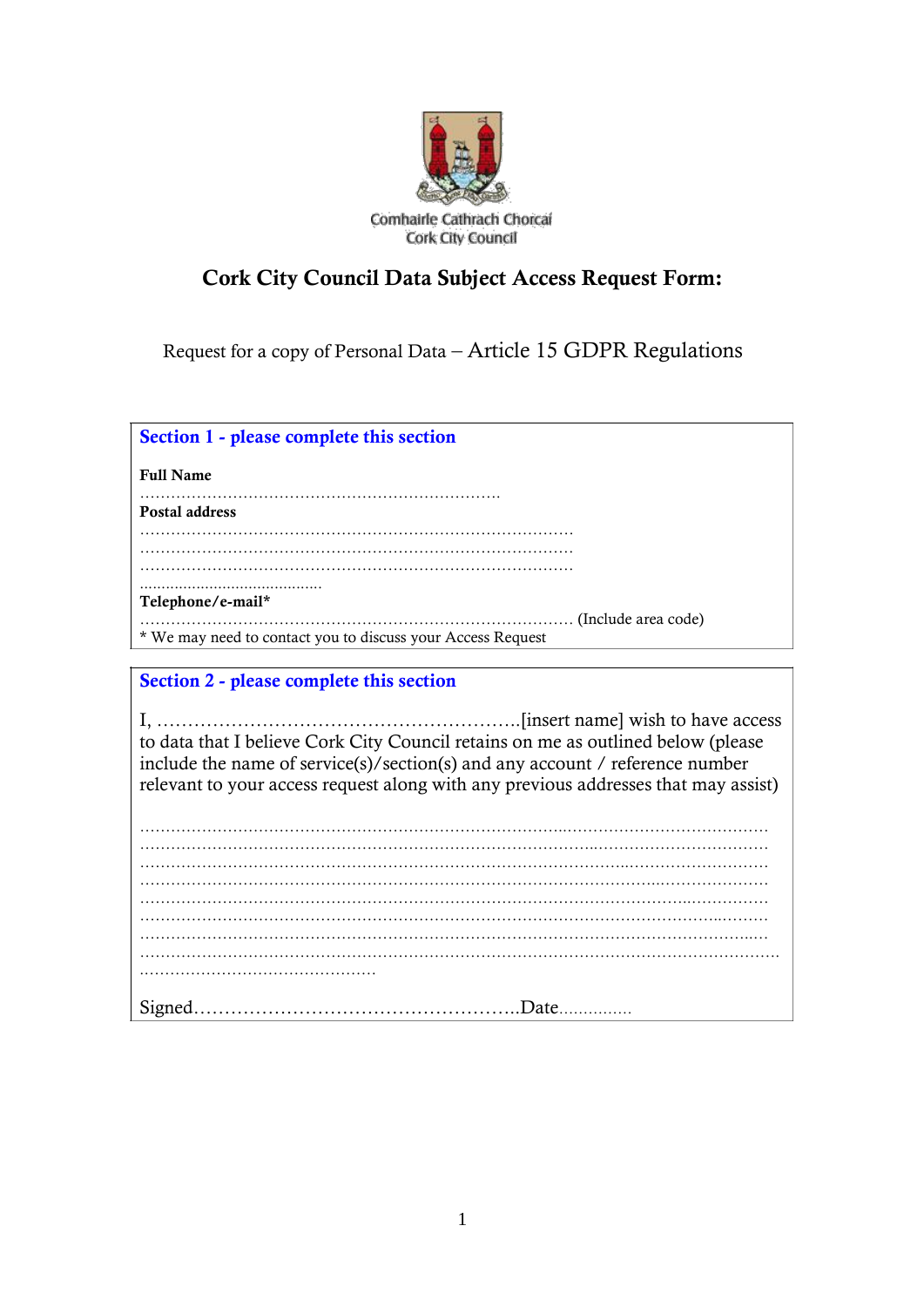#### **Section 3: Are you the Data Subject?**

| <b>YES</b> , I am the Data Subject and I enclose proof of my identity.                                                                                               |
|----------------------------------------------------------------------------------------------------------------------------------------------------------------------|
| Birth Certificate                                                                                                                                                    |
| Driving Licence                                                                                                                                                      |
| Passport                                                                                                                                                             |
| And a recent Household bill                                                                                                                                          |
|                                                                                                                                                                      |
|                                                                                                                                                                      |
| <b>No, I</b> am acting on behalf of the Data Subject. I enclose written permission<br>from the data Cubiast with most of hath the data Cubicat's identity and my ayy |

| from the data Subject with proof of both the data Subjest's identity and my own                            |
|------------------------------------------------------------------------------------------------------------|
| identity                                                                                                   |
| <b>Birth Certificate</b>                                                                                   |
| Driving Licence                                                                                            |
| Passport<br>and                                                                                            |
| An official letter to my address                                                                           |
| I am enclosing the following document as proof of legal authority to act on<br>behalf of the Data Subject: |
| Lasting or Enduring Power of Attorney<br>Letter of authority                                               |
| Evidence of parental responsibility                                                                        |
| Other (give details)                                                                                       |

| <b>Employment Records:</b>       | Yes |
|----------------------------------|-----|
| <b>Staff (current or former)</b> |     |
| Employee No.                     |     |
| Directorate                      |     |
| Dates of                         |     |
| Employment                       |     |

## **Section 4: Declaration**

## **Data Subject Declaration:**

I certify that the information provided on this form is correct to the best of my knowledge and that I am the person to whom it relates. I understand that Cork City Council is obliged to confirm proof of identity/authority and it may be necessary to obtain further information to enable the Council to comply with this subject access request.

**Name :**

**Signature:**

**Date:**